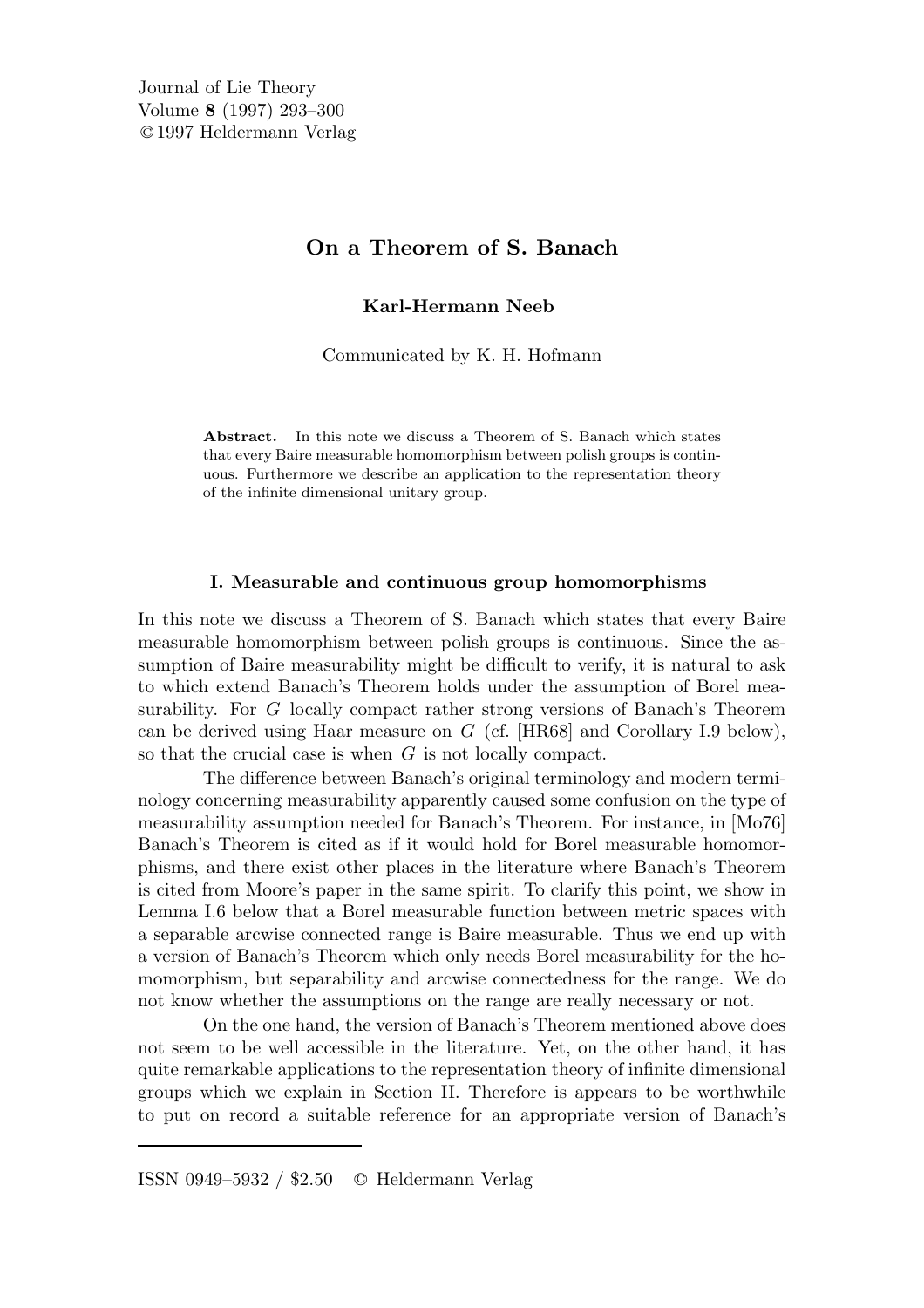Theorem.

**Definition I.1.** (a) Let X be a topological space. A *measurable subset* of X means a Borel subset of X. The set  $\mathfrak{B}(X)$  of Borel subsets of X is the  $\sigma$ -algebra generated by the open subsets of X.

(b) A subset F of a topological space X is called *nowhere dense* if its closure  $\overline{F}$ does not have any interior point, i.e.,  $X \setminus \overline{F}$  is a dense open subset of X. We say that  $F$  is of *first category* if it is contained in a countable union of nowhere dense sets and of second category otherwise.

(c) A topological space X is called a Baire space if no subset of first category of X has interior points.

Since we will need it in the following we recall the following simple facts on Baire spaces.

**Proposition I.2.** (a) If X is a Baire space and  $Y \subseteq X$  of first category, then  $X \setminus Y$  is a Baire space. Moreover each subset of first category in  $X \setminus Y$  is also of first category in X .

(b) An open subset of a Baire space is a Baire space.

(c) A completely metrizable topological space is a Baire space.

**Proof.** (a) Let  $F \subseteq X \backslash Y$  be a subset of first category. Then we find nowhere dense subsets  $F_n \subseteq X \setminus Y$  with  $F = \bigcup_{n=1}^{\infty} F_n$ . Let  $\text{cl}_X$ , resp.  $\text{cl}_{X \setminus Y}$ , denote the closure of a set in X, resp.  $X \setminus Y$ . Then the fact that  $F_n$  is nowhere dense in  $X \backslash Y$  implies that  $\text{cl}_{X \backslash Y} F_n = (X \backslash Y) \cap \text{cl}_X F_n$  has empty interior. We conclude that for each open subset  $U \subseteq X$  with  $U \subseteq cl_X F_n$  we have  $U \cap (X \setminus Y) = \emptyset$ , i.e.,  $U \subseteq Y$ . Since Y is of first category in X, the assumption that X is Baire implies that U is empty. This shows that  $\mathrm{cl}_X F_n$  has empty interior, i.e.,  $F_n$  is also nowhere dense in  $X$ . So  $F$  is of first category in  $X$ .

If  $V \subseteq F$  is an open subset of  $X \setminus Y$ , then there exists an open subset  $\tilde{V} \subseteq X$  with  $\tilde{V} \cap (X \setminus Y) = V$ , i.e.,  $\tilde{V} \setminus Y = V$ . Then  $\tilde{V} \subseteq V \cup Y \subseteq F \cup Y$  is of first category in  $X$  and therefore empty because  $X$  is a Baire space. Thus  $F$ has empty interior in  $X \setminus Y$ , and we see that  $X \setminus Y$  is a Baire space.

(b) Let  $Y \subseteq X$  be open and  $F \subseteq Y$  be a subset of first category. Then we find nowhere dense subsets  $F_n \subseteq Y$  with  $F = \bigcup_{n=1}^{\infty} F_n$ . Let  $\text{cl}_X$ , resp.  $\text{cl}_Y$ , denote the closure of a set in X, resp. Y. Then the fact that  $F_n$  is nowhere dense in Y implies that  $\text{cl}_Y F_n = Y \cap \text{cl}_X F_n$  has empty interior. We conclude that for each open subset  $U \subseteq X$  with  $U \subseteq cl_X F_n$  we have  $U \cap Y = \emptyset$ . Now  $X \setminus U$  is closed and contains Y and therefore  $F_n$ , hence also cl<sub>X</sub>  $F_n$ . Thus  $U \subseteq X \setminus U$ entails that U is empty, and therefore that  $F_n$  is also nowhere dense in X. We conclude that F is of first category in X. If  $V \subseteq F$  is an open subset of Y, then V is also open in X, and so  $V = \emptyset$  follows from the fact that X is a Baire space, whence Y is also a Baire space. (c) [Ru73, Th. 2.2]

**Definition I.3.** A mapping  $f: X \to Y$  between metric spaces is called *Baire measurable* if it is contained in the smallest class of functions  $X \to Y$  containing all the continuous functions which is closed under taking pointwise limits. Note

П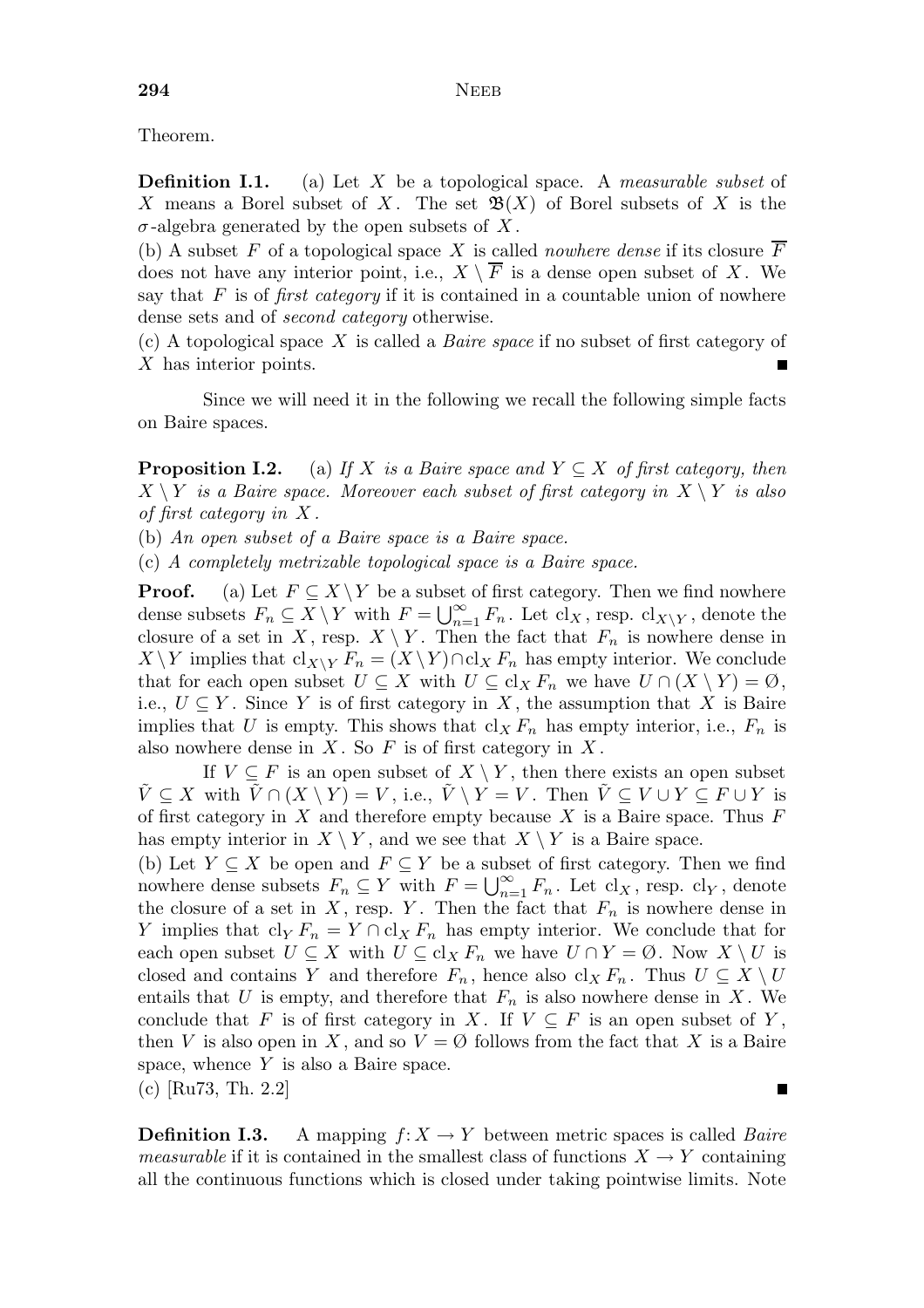that the closedness under pointwise limits is a condition which is stable under arbitrary intersections, so that there is in fact a smallest set of functions with this property containing the continuous functions.

In the literature one finds several different names for this class of Baire measurable functions: they are called "opération measurable  $(B)$ " in Banach's book [Ba32] or "fonction représentable analytiquement" in Lebesgue's papers.

Note that if  $Y$  is a discrete space and  $X$  is connected, each continuous function  $X \to Y$  is constant. Hence all Baire measurable functions  $X \to Y$ are constant. It follows in particular that not every Borel function is Baire measurable.

**Theorem I.4.** (Baire) If  $X$  is a Baire space,  $Y$  is a metric space, and  $f: X \to Y$  Baire measurable, then there exists a subset  $I \subseteq X$  of first category such that  $f|_{X\setminus I}$  is continuous.

**Proof.** (cf. [Ba30]) Since the set of Baire measurable functions is the smallest class of all functions containing the continuous functions which is closed under taking pointwise limits, we have to show that the class of functions satisfying the condition of the theorem is closed under taking pointwise limits because it trivially contains the continuous functions.

Suppose that the restriction of  $f_n: X \to Y$  to  $X \setminus I_n$  is continuous, where  $I_n$  is of first category in X. Then  $I := \bigcup_{n \in \mathbb{N}} I_n$  is of first category in X, and all functions  $f_n$  are continuous on  $X_1 := \widetilde{X \setminus I}$ . Suppose that  $f = \lim_{n \to \infty} f_n$ holds pointwise on X. We write  $d: Y \times Y \to \mathbb{R}$  for the metric on Y. Since the functions  $f_n$  are continuous on  $X_1$ , the sets

$$
A_{n,\varepsilon}:=\{x\in X_1\colon (\forall m\geq n)d\bigl(f_n(x),f_m(x)\bigr)\leq\varepsilon\}
$$

are closed in  $X_1$  and  $f = \lim_{n \to \infty} f_n$  implies that  $X_1 = \bigcup_{n=1}^{\infty} A_{n,\varepsilon}$ . We put  $B_{\varepsilon} := \bigcup_{n \in \mathbb{N}} A_{n,\varepsilon}^0$ , where  $A^0$  denotes the interior of A in  $X_1$ . Then  $B_{\varepsilon}$  is open and we claim that  $B_{\varepsilon}$  is dense in  $X_1$ . In fact, let  $U \subseteq X_1$  be open. We first use Proposition I.2(a) to see that  $X_1$  is a Baire space and then Proposition I.2(b) to see that U is also a Baire space. Hence  $U = \bigcup_{n=1}^{\infty} (U \cap A_{n,\varepsilon})$  implies that at least one of the sets  $U \cap A_{n,\varepsilon}$  is not nowhere dense in U. But these sets are closed subsets of U, so that there exists an  $n \in \mathbb{N}$  for which  $U \cap A_{n,\varepsilon}$  has interior points in U and therefore also in  $X_1$ , i.e.,  $A_{n,\varepsilon}^0 \cap U \neq \emptyset$ . Now  $B_{\varepsilon} \cap U \neq \emptyset$ entails that  $B_{\varepsilon}$  is dense in  $X_1$ . This means that  $X_1 \setminus B_{\varepsilon}$  is closed and has no interior points, i.e.,  $X_1 \setminus B_{\varepsilon}$  is nowhere dense. This proves that

$$
J := \bigcup_{\varepsilon > 0} X_1 \setminus B_{\varepsilon} = \bigcup_{n=1}^{\infty} X_1 \setminus B_{\frac{1}{n}}
$$

is of first category in  $X_1$ .

Let  $x \in X_1 \setminus J$  and  $\varepsilon > 0$ . Then  $x \in B_{\varepsilon}$  and we find an  $m \in \mathbb{N}$  with  $x \in A_{m,\varepsilon}^0$ . Then

$$
d(f(y), f_m(y)) = \lim_{n \to \infty} d(f_n(y), f_m(y)) \le \varepsilon
$$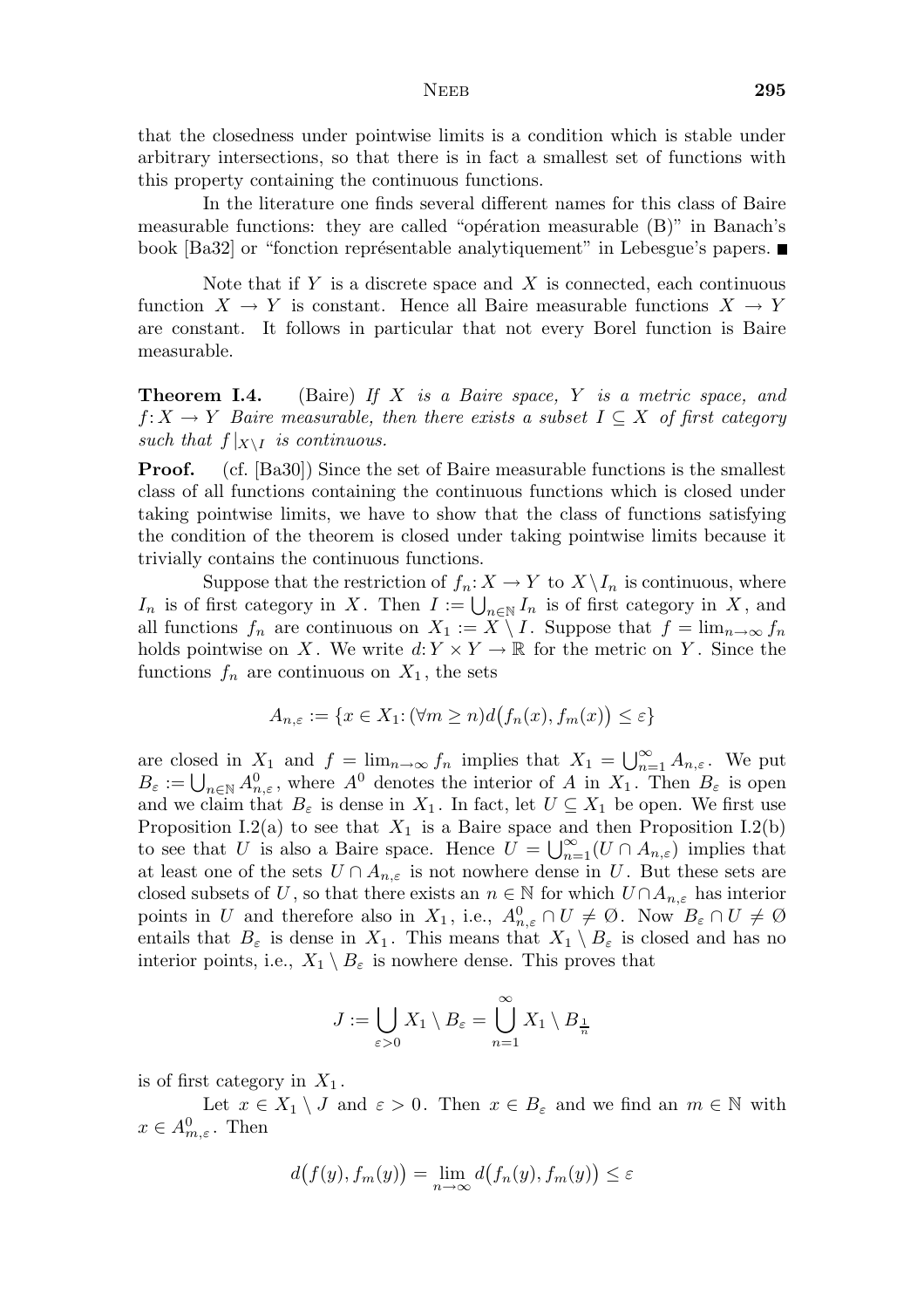for all  $y \in A_{m,\varepsilon}$  implies

$$
d(f(y),f(x))\leq 2\varepsilon+d\big(f_m(y),f_m(x)\big),
$$

hence that f is continuous in  $x$  because  $x \in A_{m,\varepsilon}^0$ . This means that f is continuous on  $X_1 \setminus J = X \setminus (I \cup J)$ . Now the proof is complete because J is of first category in X (Proposition I.2(a)).

This proves that the class of all those functions satisfying the assumptions of the theorem is closed under taking pointwise limits and contains the continuous functions, hence also the Baire measurable functions.

**Theorem I.5.** (Banach) If G is a metrizable topological group which is a Baire space and H is a metrizable topological group, then every Baire measurable homomorphism  $f: G \to H$  is continuous.

Proof. (cf. [Ba55, p.23, Th. 4]) First Theorem I.4 shows that there exists a subset  $I \subseteq G$  of first category such that f is continuous on  $G \setminus I$ . Let  $x_n \to \mathbf{1}$ in G. Then the set  $x_n.I \subseteq G$  is of first category for each  $n \in \mathbb{N}$ . Hence the same holds for

$$
I\cup \bigcup_{n\in \mathbb{N}} x_n.I
$$

which, in view of the fact that  $G$  is of second category, implies that this set must be different from G. Let x be in the complement of this set. Then  $x \notin I$ and  $x_n^{-1}x \notin I$  for all  $n \in \mathbb{N}$ . Hence the continuity of f on the complement of I implies that  $f(x_n)^{-1}f(x) = f(x_n^{-1}x) \to f(x)$  which in turn implies that  $f(x_n) \to \mathbf{1}$ . Since G was assumed to be metrizable, i.e., has a countable local base in 1, we see that f is continuous in 1, and therefore f is continuous because it is a group homomorphism.

Next we will weaken the assumption that  $f$  is Baire measurable.

**Lemma I.6.** Let  $X$ ,  $Y$  be metric spaces, assume that  $Y$  is arcwise connected and separable, and  $f: X \to Y$  a Borel measurable function. Then f is Baire measurable.

**Proof.** First we show that f is the limit of a sequence  $(f_n)_{n\in\mathbb{N}}$  of measurable functions with at most countably many values. Let  $\varepsilon > 0$  and  $(Y_n)_{n \in \mathbb{N}}$  be a basis for the topology consisting of sets whose diameter does not exceed  $\varepsilon$ . We put  $Z_1 := Y_1$  and  $Z_n := Y_n \setminus (Y_1 \cup \ldots \cup Y_{n-1})$  for  $n > 1$ . Deleting those of the  $Z_n$  which are empty, we may w.l.o.g. assume that the  $Z_n$  are non-empty. Then the sets  $Z_n$  are Borel sets and therefore  $X_n := f^{-1}(Z_n)$  are Borel subsets of X. Choosing  $z_n \in Z_n$  we define a new function  $f_{\varepsilon}: X \to Z$  by  $f_{\varepsilon}(x) := z_n$  for  $x \in X_n$ . Then

$$
d_Y\bigl(f(x),f_\varepsilon(x)\bigr)\leq\varepsilon
$$

for all  $x \in X_n$ , and  $f_{\varepsilon}(X)$  is countable. Hence f is a uniform limit of functions with at most countably many values.

So it suffices to assume that  $f(X)$  is countable. We write  $f(X) =$  $\{y_n : n \in \mathbb{N}\}\$ and, using the arc connectedness of Y, we find a continuous function  $\gamma: \mathbb{R} \to Y$  with  $\gamma(n) = y_n$ . We define a real valued function  $h: X \to \mathbb{R}$  by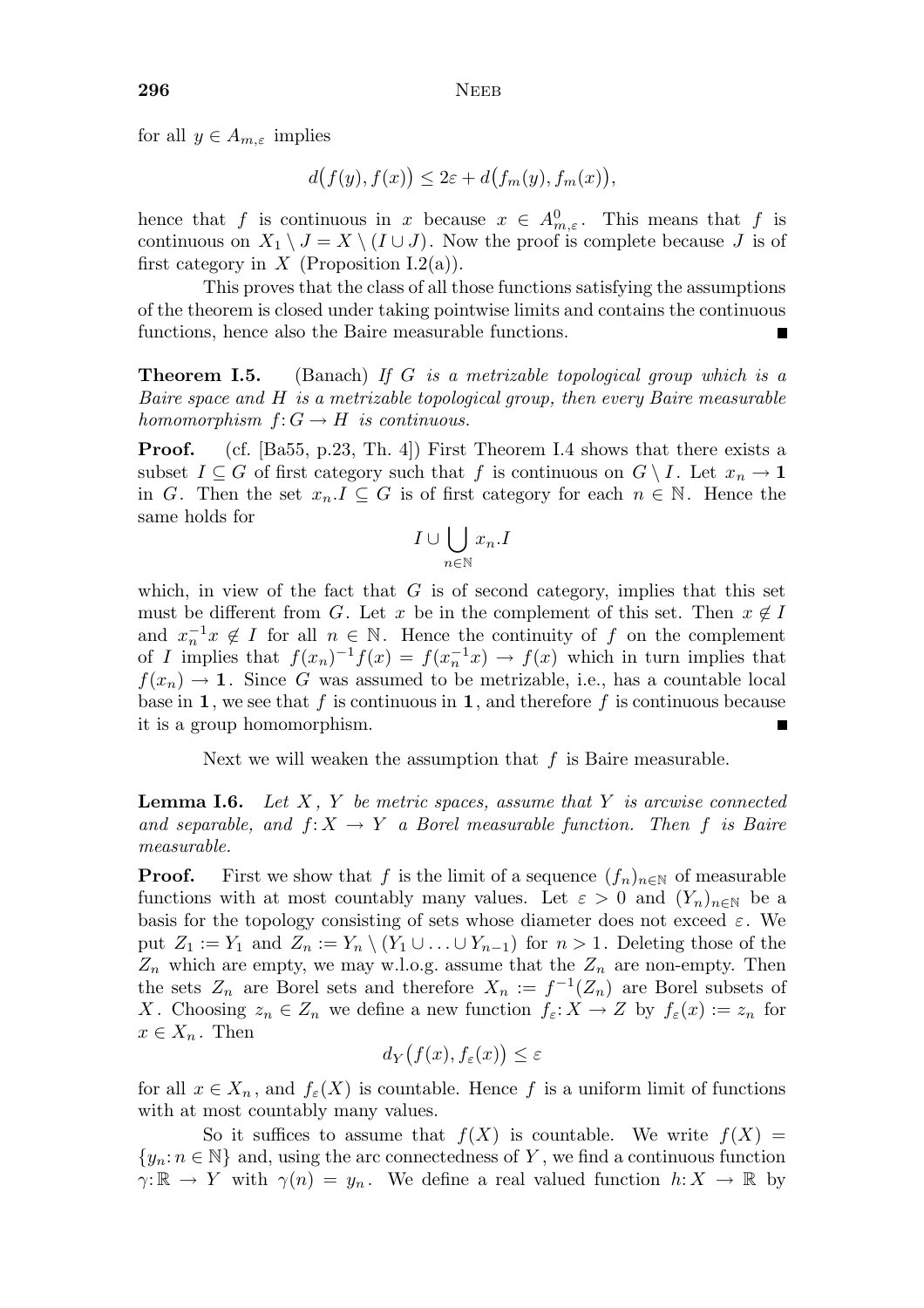$h(x) := n$  whenever  $f(x) = y_n$  and n is minimal with respect to this property. Then h is Borel measurable and  $\gamma \circ h = f$ .

The set of all functions  $u: X \to \mathbb{R}$  for which  $\gamma \circ u: X \to Y$  is Baire measurable contains the continuous functions and is closed under taking pointwise limits. This shows that for each Baire function  $u: X \to \mathbb{R}$  the function  $\gamma \circ u: X \to Y$  is Baire. Since h is a limit of finite linear combinations of characteristic functions, to show that  $h$  is a Baire function, it suffices to see that characteristic functions  $\chi_B$  of Borel subsets  $B \subseteq X$  are Baire. In fact, the set of all subsets  $B \subseteq X$  for which  $\chi_B$  is Baire contains all open subsets because for an open subset  $B$  we have

$$
\chi_B(x) = \lim_{n \to \infty} \min\big(1, n \operatorname{dist}(x, X \setminus B)\big),
$$

where dist $(x, C) := \inf \{d(x, y): y \in C\}$ . Furthermore  $\chi_{X \setminus B} = 1 - \chi_B$  and

$$
\chi_{\bigcap_{n\in\mathbb{N}}B_n} = \lim_{n\to\infty}\prod_{k=1}^n \chi_{B_k}.
$$

Therefore the fact that the Baire measurable functions  $X \to \mathbb{R}$  form an algebra implies that  ${B \subseteq X : \chi_B$  Baire measurable} is a  $\sigma$ -algebra containing all Borel sets. Thus characteristic functions of Borel sets are Baire measurable. This sets. Thus characteristic functions of Borel sets are Baire measurable. proves that  $h$  is Baire measurable, and hence that  $f$  is Baire measurable.

**Theorem I.7.** Every Borel measurable group homomorphism  $f: G \to H$  from a completely metrizable separable topological group into an arcwise connected separable metrizable group is continuous.

**Proof.** In view of Proposition I.2(c), the group G is a Baire space. Then Lemma I.6 shows that  $f$  is a Baire function. Now Banach's Theorem (Theorem I.5) implies that  $f$  is continuous.  $\blacksquare$ 

The preceding theorem is cited from [Ba32] in [Mo76] without the assumption that  $H$  is arcwise connected. We do not know whether it is true without this assumption or not, but Banach certainly proves it only for Baire measurable homomorphisms.

In the monograph of Hewitt and Ross [HR68, Th. 22.18] one finds another "measurable implies continuity" result for locally compact groups. For the sake of completeness we recall this result for locally compact groups whose proof relies heavily on the use of Haar measure.

**Theorem I.8.** Let G be a locally compact group and H a topological group which is  $\sigma$ -compact or separable,  $\lambda$  a left Haar measure for G, and  $f: G \to H$  a group homomorphism for which there exists a  $\lambda$ -measurable subset  $A \subseteq G$  with  $0 < \lambda(A) < \infty$  such that for each open subset  $U \subseteq H$  the set  $f^{-1}(U) \cap A$  is  $\lambda$ -measurable. Then f is continuous.

Corollary I.9. Let G be a locally compact group and H a topological group which is  $\sigma$ -compact or separable, and  $f: G \to H$  a Borel measurable group homomorphism. Then f is continuous.П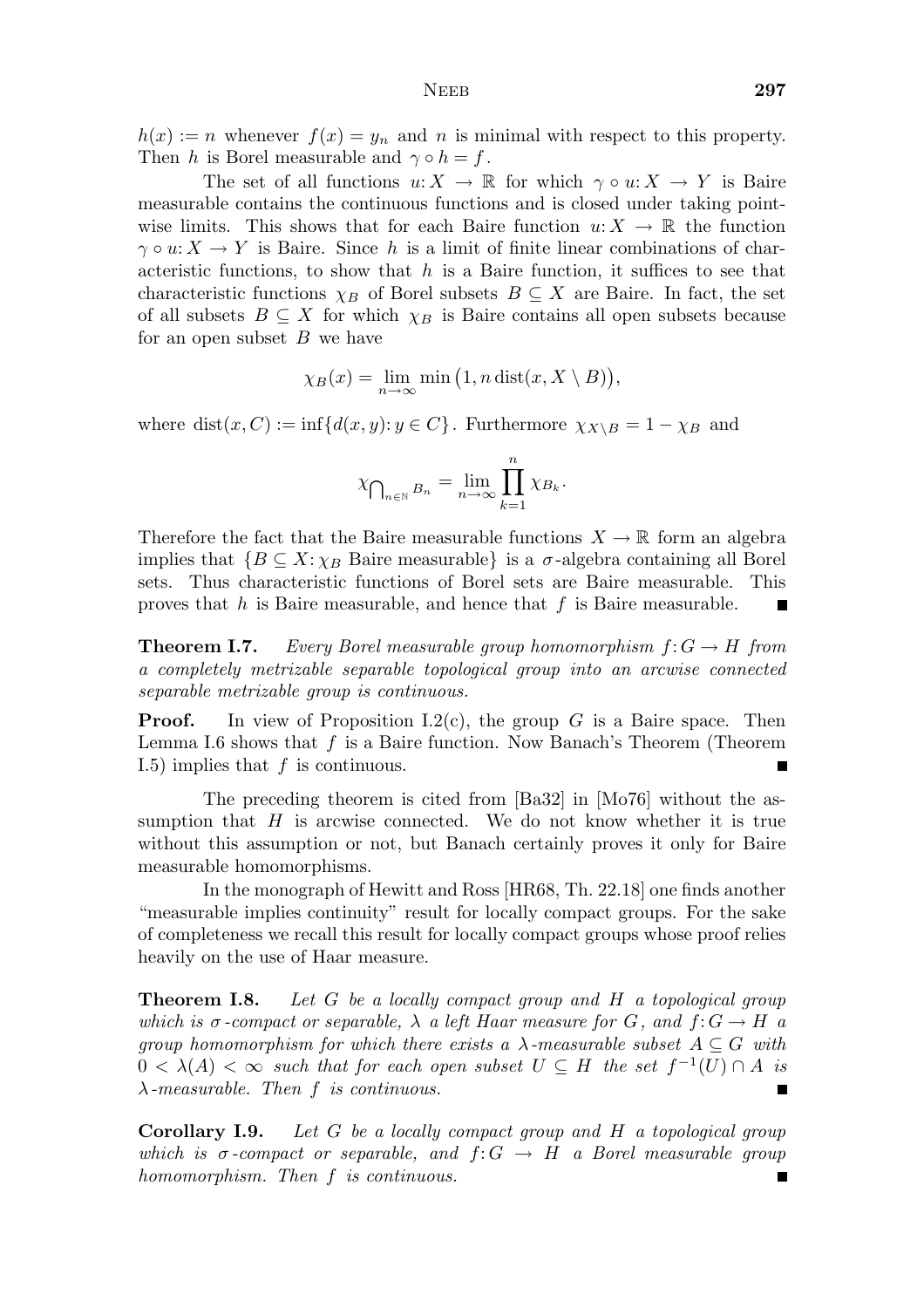### II. Applications to representation theory

In this section we show how Banach's Theorem (Theorem I.7) can be applied to study representations of groups which are not necessarily locally compact. The idea for these applications is due to Doug Pickrell (cf. [Pi90]). So this section can be viewed as a working out of his argument.

**Proposition II.1.** If H is a separable Hilbert space and  $U(\mathcal{H})$  is the unitary group of  $H$  endowed with the strong operator topology, then  $U(H)$  is a completely metrizable topological group.

**Proof.** The fact that  $U(\mathcal{H})$  is a topological group follows easily from the oberservation that on  $U(\mathcal{H})$  the weak and the strong operator topology coincide (cf. [HN93, Cor. 9.4]).

Let  $(e_n)_{n\in\mathbb{N}}$  be an orthonormal basis. Then we obtain a map

$$
\eta: U(\mathcal{H}) \to \mathcal{H}^{\mathbb{N}}, \quad g \mapsto (g.e_n)_{n \in \mathbb{N}}
$$

which is injective and continuous with respect to the product toplogy on  $\mathcal{H}^{\mathbb{N}}$ which turns it into a separable metric space. If  $g_j \to g$  holds on all basis vectors  $e_n, n \in \mathbb{N}$ , then  $g_j \to g$  holds pointwise on a dense subspace of H so that  $||g_j|| = 1$  for all j implies that  $g_j \to g$  holds pointwise, hence in the strong operator topology. This proves that  $\eta$  is an embedding and therefore that  $U(\mathcal{H})$ is metrizable.

Unfortunately  $\eta(U(\mathcal{H}))$  is not a closed subset of  $\mathcal{H}^{\mathbb{N}}$ , i.e.,  $U(\mathcal{H})$  is not complete with respect to any inherited metric. The same argument as above shows that the monoid  $\text{Iso}(\mathcal{H}) = \{g \in B(\mathcal{H}) : g^*g = 1\}$  of all isometries of  $\mathcal{H}$  is complete with respect to the metric inherited from  $\mathcal{H}^{\mathbb{N}}$ . We claim that  $U(\mathcal{H})$  is a  $G_{\delta}$ -set in the complete separable metric space Iso( $\mathcal{H}^{\mathbb{N}}$ . First we note that

$$
U(\mathcal{H}) = \{ g \in \text{Iso}(\mathcal{H}) : g^* \in \text{Iso}(\mathcal{H}) \}.
$$

Let  $(v_n)_{n\in\mathbb{N}}$  be a dense sequence in the closed unit ball  $\{v\in\mathcal{H}\colon \|v\|\leq 1\}$  of  $\mathcal{H}$ . Then  $g^* \in \text{Iso}(\mathcal{H})\}$  is equivalent to  $||g^* \cdot v_n|| = ||v_n||$  for all  $n \in \mathbb{N}$  which in turn means that

$$
\sup\{| \langle v_n, g.v_m \rangle | : m \in \mathbb{N}\} = \sup\{| \langle g^*.v_n, v_m \rangle | : m \in \mathbb{N}\} = ||v_n||.
$$

For  $n, k \in \mathbb{N}$  the set

$$
U_{n,k} := \{ g \in \text{Iso}(\mathcal{H}) : (\exists m \in \mathbb{N}) |\langle v_n, g.v_m \rangle| > (1 - \frac{1}{k}) ||v_n|| \}
$$

$$
= \{ g \in \text{Iso}(\mathcal{H}) : ||g^*.v_n|| > (1 - \frac{1}{k}) ||v_n|| \}
$$

is open and

$$
\bigcap_{k,n=1}^{\infty} U_{n,k} = \{ g \in \text{Iso}(\mathcal{H}) : (\forall n \in \mathbb{N}) || g^* \cdot v_n || = ||v_n|| \} = U(\mathcal{H}).
$$

Thus  $U(\mathcal{H})$  is a  $G_{\delta}$ -set in the completely metrizable separable topological space Iso( $\mathcal{H}$ ) and therefore  $U(\mathcal{H})$  itself is completely metrizable (cf. [Sch73, Th. II.1, p.93]).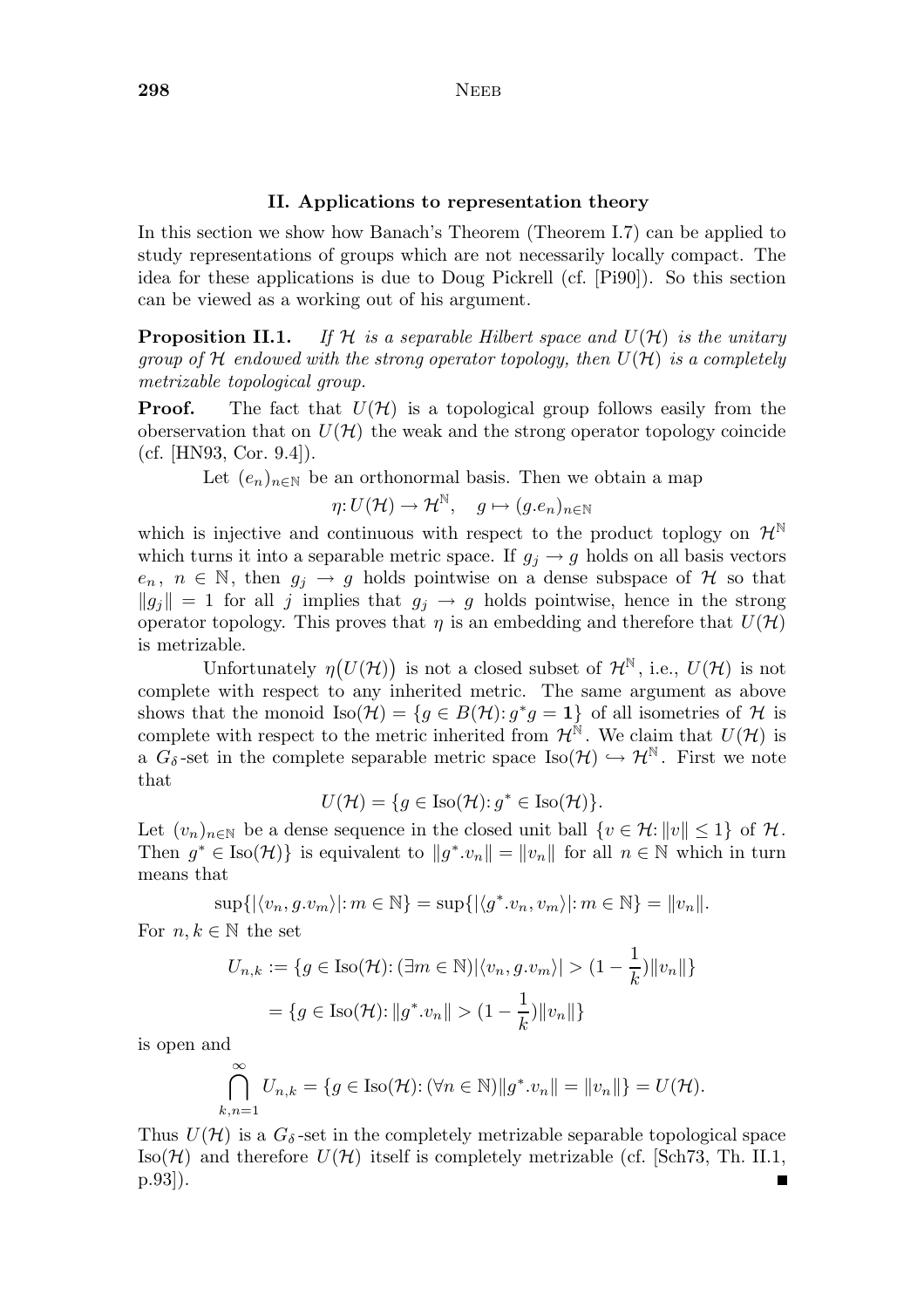If  $(e_n)_{n\in\mathbb{N}}$  is an orthonormal basis in a separable Hilbert space, then the permutation

$$
e_1 \mapsto e_2 \mapsto e_3 \mapsto \ldots \mapsto e_n \mapsto e_1
$$

which fixes  $e_m$  for  $m > n$  defines a unitary map  $g_n \in U(\mathcal{H})$  and this sequence converges strongly to the isometry  $g: \mathcal{H} \to \mathcal{H}$  mapping  $e_n \mapsto e_{n+1}$  for all  $n \in \mathbb{N}$ . So g is not surjective and therefore not unitary.

We have just seen that for a separable Hilbert space  $\mathcal H$  the group  $U(\mathcal H)_s$ endowed with the strong operator topology is a Baire space. Let  $U(\mathcal{H})_n$  denote the same group endowed with the norm topology. Then the identity map

$$
\phi: U(\mathcal{H})_n \to U(\mathcal{H})_s
$$

is bijective and continuous. Moreover, the map  $\phi^{-1}: U(\mathcal{H})_s \to U(\mathcal{H})_n$  is Borel measurable. In fact, for each  $\varepsilon > 0$  we have

$$
\{g \in U(\mathcal{H}) : ||g - \mathbf{1}|| \le \varepsilon\} = \bigcap_{n \in \mathbb{N}} \{g \in U(\mathcal{H}) : ||g.v_n - v_n|| \le \varepsilon\}
$$

for any dense sequence  $(v_n)_{n\in\mathbb{N}}$  in the unit ball of H. Since the set on the right hand side is a Borel set, we see that  $\phi^{-1}$  is Borel measurable, so that  $\phi$  is a Borel isomorphism.

Furthermore the group  $U(\mathcal{H})_n$  is arc connected because the exponential function

$$
\exp: i \operatorname{Herm}(\mathcal{H}) \to U(\mathcal{H})
$$

is surjective (cf. [Ru73, Th. 12.37]). Nevertheless Lemma I.6 does not apply because the group  $U(\mathcal{H})_n$  is not separable. Otherwise Theorem I.7 would imply that  $\phi$  is a homeomorphism which is false.

**Theorem II.2.** (Pickrell's Theorem) If  $\pi: U(\mathcal{H})_n \to U(V)_s$  is a continuous representation of  $U(\mathcal{H})_n$  on the separable Hilbert space V, then  $\pi$  is also continuous as a homomorphism  $U(\mathcal{H})_s \to U(V)_s$ .

**Proof.** We know that  $\pi \circ \phi^{-1}: U(\mathcal{H})_s \to U(V)_s$  is a Borel measurable group homomorphism. Further the group  $U(V)_s$  is separable (cf. [HN93, Prop. 9.5]) so that Theorem I.7 shows that  $\pi: U(\mathcal{H})_s \to U(V)_s$  is continuous.  $\blacksquare$ 

The implications of Pickrell's Theorem are explained in detail in [Pi88] (cf. also [Pi90]). Basically it implies that the separable representation theory of the group  $U(\mathcal{H})_n$  is as well behaved as the representation theory of the group  $U(\mathcal{H})_s$  which in turn is the same as for the dense subgroup  $U_{\infty}(\mathcal{H})=$  $\widetilde{U}(\mathcal{H}) \cap (1 + K(\mathcal{H}))$ , where  $K(\mathcal{H})$  denotes the set of all compact operators on  $\mathcal{H}.$